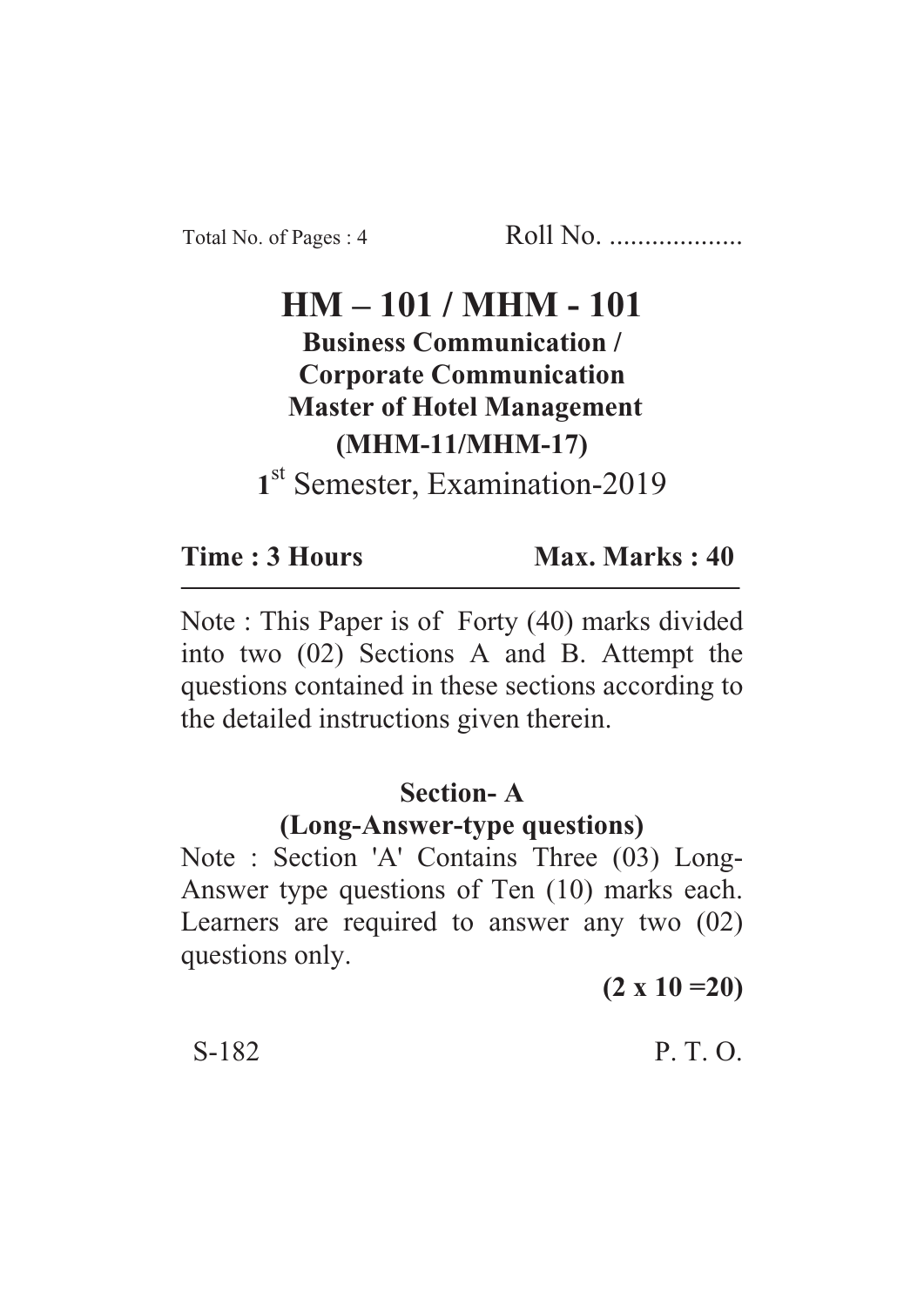- 1. Discuss four general Principles of communication with suitable examples.
- 2. Why do we write circulars & memos? Differentiate between the two.
- 3. What are considered to be good communication skills? Discuss the importance of two such skills.

# **Section - B**

### **(Short-Answer-Type questions)**

Note : Section 'B' contains six (06) Short- answer type questions of Five (05) marks each. Learners are required to answer any Four (04) questions only.

**(4x5=20)**

S-182